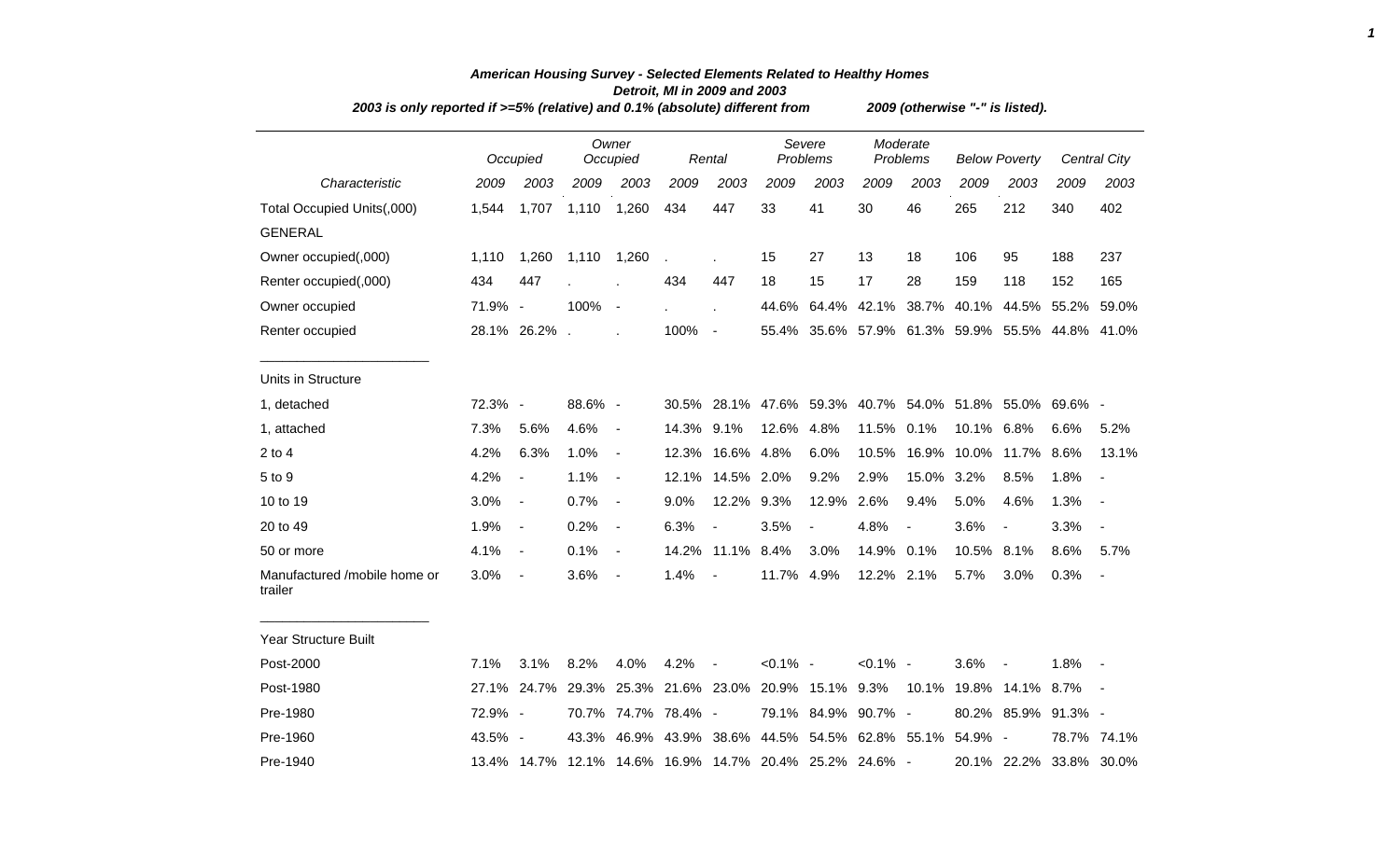|                                                        |            | Occupied                     |                                                         | Owner<br>Occupied        |       | Rental                   |             | Severe<br>Problems            | Moderate<br>Problems |                     | <b>Below Poverty</b> |            | <b>Central City</b> |                          |
|--------------------------------------------------------|------------|------------------------------|---------------------------------------------------------|--------------------------|-------|--------------------------|-------------|-------------------------------|----------------------|---------------------|----------------------|------------|---------------------|--------------------------|
| Characteristic                                         | 2009       | 2003                         | 2009                                                    | 2003                     | 2009  | 2003                     | 2009        | 2003                          | 2009                 | 2003                | 2009                 | 2003       | 2009                | 2003                     |
| Foundation (for 1-unit not<br>manufactured)            |            |                              |                                                         |                          |       |                          |             |                               |                      |                     |                      |            |                     |                          |
| 1-Unit not manufactured(,000)                          | 1,228      | 1,332                        | 1,034                                                   | 1,166                    | 194   | 166                      | 20          | 26                            | 16                   | 25                  | 164                  | 131        | 259                 | 302                      |
| With a basement under all of<br>house                  | 68.3%      | $\overline{\phantom{a}}$     | 68.9%                                                   | $\overline{\phantom{a}}$ | 65.3% | $\overline{\phantom{a}}$ |             | 60.3% 73.6% 71.5% 78.4% 66.6% |                      |                     |                      |            | 75.2% 85.3%         | 89.6%                    |
| With a basement under part of<br>house                 |            |                              | 13.9% 14.9% 15.1% 16.0% 7.8%                            |                          |       | 7.4%                     |             | 20.2% 14.6% < 0.1% 6.0%       |                      |                     | 7.5%                 | 10.7% 8.5% |                     | 4.8%                     |
| With a crawl space                                     | $10.5\%$ - |                              | 10.5% -                                                 |                          | 10.8% |                          |             | 13.8% 14.8% 11.9% 23.1% 11.8% |                      |                     | 12.2%                | 9.8%       | 1.4%                |                          |
| On a concrete slab                                     | 6.4%       | $\overline{\phantom{a}}$     | 4.8%                                                    | 5.1%                     | 14.7% | 13.3% 4.6%               |             | $\overline{\phantom{a}}$      | 5.4%                 | 3.8%                | 13.7% 4.3%           |            | 4.6%                |                          |
| In some other way                                      | 0.9%       | $\qquad \qquad \blacksquare$ | 0.8%                                                    | $\overline{a}$           | 1.4%  |                          | $< 0.1\%$ - |                               | $< 0.1\%$ -          |                     | $< 0.1\%$ -          |            | 0.3%                | $\overline{\phantom{a}}$ |
|                                                        |            |                              |                                                         |                          |       |                          |             |                               |                      |                     |                      |            |                     |                          |
| <b>EXTERIOR</b>                                        |            |                              |                                                         |                          |       |                          |             |                               |                      |                     |                      |            |                     |                          |
| <b>External Building Conditions (non</b><br>multiunit) |            |                              |                                                         |                          |       |                          |             |                               |                      |                     |                      |            |                     |                          |
| Sagging roof                                           | 3.7%       | $\overline{a}$               | 2.5%                                                    |                          | 10.1% | 3.6%                     | 22.7%       | 8.2%                          | 12.8%                | 13.9%               | 9.1%                 | 4.1%       | 8.3%                | 3.4%                     |
| Missing roofing material                               | 6.3%       | 2.4%                         | 5.2%                                                    | 2.1%                     | 12.1% | 4.5%                     | 18.6%       | 11.2%                         | 12.9%                | 9.6%                | 13.9%                | 4.1%       | 12.0%               | 4.6%                     |
| Hole in roof                                           | 2.5%       | $\blacksquare$               | 1.7%                                                    | $\overline{a}$           | 7.1%  | 2.7%                     | 26.5% 8.2%  |                               | 17.8%                | 10.6% 9.7%          |                      | 2.5%       | 6.6%                | 3.1%                     |
| Missing bricks, siding, other<br>outside wall material | 4.5%       | $\overline{\phantom{a}}$     | 3.8%                                                    | $\overline{\phantom{a}}$ | 7.8%  | $\overline{\phantom{a}}$ | 12.4% 7.3%  |                               | 9.2%                 | 13.9% 9.1%          |                      | 6.1%       | 12.2%               | 5.4%                     |
| Sloping outside walls                                  | 1.8%       | $\overline{\phantom{a}}$     | 1.5%                                                    | $\overline{\phantom{a}}$ | 3.1%  | $\overline{\phantom{a}}$ | 19.6%       | $< 0.1\%$                     |                      | $<0.1\%$ 14.2% 5.6% |                      | 2.7%       | 4.3%                | $\overline{\phantom{a}}$ |
| Boarded up windows                                     | 0.8%       | $\blacksquare$               | 0.5%                                                    | $\overline{\phantom{a}}$ | 2.4%  |                          | 12.4% 4.0%  |                               |                      | $<0.1\%$ 10.1% 3.3% |                      |            | 3.0%                |                          |
| <b>Broken windows</b>                                  | 4.0%       | $\blacksquare$               | 3.6%                                                    | $\overline{\phantom{a}}$ | 6.3%  | 8.3%                     | 10.5% 7.3%  |                               | 21.4%                | 14.9%               | 10.2%                | 5.8%       | 9.1%                | 6.7%                     |
| Bars on windows                                        | 4.2%       | $\overline{\phantom{a}}$     | 3.7%                                                    | $\overline{\phantom{a}}$ | 6.8%  | 9.7%                     | 18.2%       | 8.2%                          | 4.1%                 | 18.5% 7.1%          |                      | 11.5%      | 17.2%               | $\overline{\phantom{a}}$ |
| Foundation crumbling or has open 4.1%<br>crack or hole |            | $\overline{\phantom{a}}$     | 3.0%                                                    | $\blacksquare$           | 9.8%  | 4.2%                     |             | 21.4% < 0.1% 13.4% 24.8% 8.2% |                      |                     |                      | 5.5%       | 11.6% 3.4%          |                          |
| None of the above                                      |            | 78.6% 83.0%                  | 80.5%                                                   | 84.6%                    | 68.0% |                          |             | 72.0% 55.8% 77.8%             |                      | 46.3% 39.6% 63.8%   |                      |            | 70.7% 56.0%         | 66.6%                    |
| None of the above (excluding<br>bars)                  |            |                              | 81.0% 86.2% 83.1% 87.6% 69.5% 77.1% 62.6% 85.6% 46.3% - |                          |       |                          |             |                               |                      |                     | 66.6%                |            | 78.3% 65.2%         | 77.5%                    |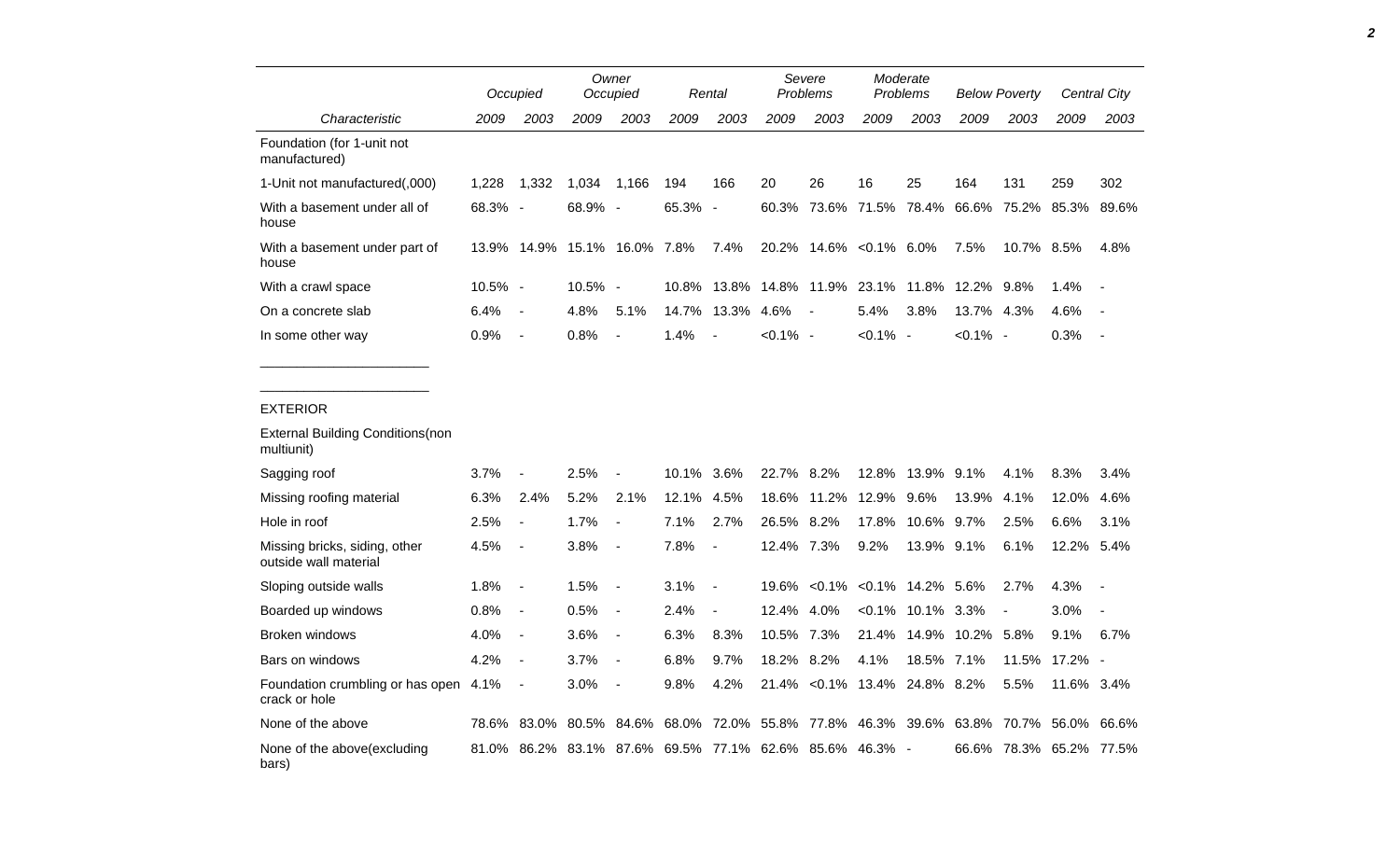|                                               |      | Occupied                 |                   | Owner<br>Occupied        |       | Rental                   | Severe<br>Problems |                                                                   | Moderate<br>Problems |             | <b>Below Poverty</b>          |                | Central City |                          |
|-----------------------------------------------|------|--------------------------|-------------------|--------------------------|-------|--------------------------|--------------------|-------------------------------------------------------------------|----------------------|-------------|-------------------------------|----------------|--------------|--------------------------|
| Characteristic                                | 2009 | 2003                     | 2009              | 2003                     | 2009  | 2003                     | 2009               | 2003                                                              | 2009                 | 2003        | 2009                          | 2003           | 2009         | 2003                     |
| Water Leakage During Last 12<br>Months        |      |                          |                   |                          |       |                          |                    |                                                                   |                      |             |                               |                |              |                          |
| With leakage from outside<br>structure        |      |                          | 17.7% 12.7% 19.3% |                          |       |                          |                    | 13.3% 13.7% 11.0% 32.0% 13.0% 61.8% 53.5% 18.9% 13.6% 21.2% 16.8% |                      |             |                               |                |              |                          |
| Roof                                          | 7.4% | 5.8%                     | 7.5%              | 6.3%                     | 7.1%  | 4.3%                     | 24.3%              | 13.0%                                                             |                      | 50.5% 33.0% | 11.1% 6.2%                    |                | 9.8%         |                          |
| <b>Basement leak</b>                          | 9.7% | 7.3%                     | 11.2%             | 7.5%                     | 5.8%  | 6.7%                     | 2.7%               | $\overline{\phantom{a}}$                                          | 40.5%                | 33.7%       | $8.0\%$                       | 6.4%           |              | 13.4% 10.0%              |
| Walls, closed windows, or doors<br>leak       | 3.0% | $\blacksquare$           | 2.6%              | $\overline{\phantom{a}}$ | 3.8%  | $\blacksquare$           |                    | 11.3% < 0.1% 22.7% -                                              |                      |             | 5.0%                          | $\blacksquare$ | 4.2%         | $\overline{\phantom{a}}$ |
| Other or Unknown exterior Leak                | 1.3% | $\blacksquare$           | 1.5%              | $\overline{\phantom{a}}$ | 0.8%  | $\overline{\phantom{a}}$ | 3.1%               | $\sim$                                                            | 6.8%                 | 8.1%        | 1.1%                          | $\blacksquare$ | 0.8%         | $\overline{\phantom{a}}$ |
|                                               |      |                          |                   |                          |       |                          |                    |                                                                   |                      |             |                               |                |              |                          |
|                                               |      |                          |                   |                          |       |                          |                    |                                                                   |                      |             |                               |                |              |                          |
| <b>INTERIOR</b>                               |      |                          |                   |                          |       |                          |                    |                                                                   |                      |             |                               |                |              |                          |
| Damage                                        |      |                          |                   |                          |       |                          |                    |                                                                   |                      |             |                               |                |              |                          |
| Holes in floors                               | 0.9% |                          | 0.7%              |                          | 1.4%  |                          | 13.0% 7.9%         |                                                                   | 11.5%                | 10.6% 2.1%  |                               |                | 1.7%         |                          |
| Open cracks or holes                          | 7.1% | 5.0%                     | 6.1%              | 3.1%                     | 9.5%  | 10.3%                    | 34.6%              | 15.9%                                                             | 62.5%                | 48.4%       | 13.2%                         | 8.4%           | 12.5%        | 10.7%                    |
| Broken plaster or peeling paint               | 3.2% |                          | 2.8%              |                          | 4.2%  |                          |                    | 16.0% 10.6% 38.5% 34.6% 5.9%                                      |                      |             |                               | 6.4%           | 8.1%         | 7.1%                     |
|                                               |      |                          |                   |                          |       |                          |                    |                                                                   |                      |             |                               |                |              |                          |
| Water Leakage During Last 12<br><b>Months</b> |      |                          |                   |                          |       |                          |                    |                                                                   |                      |             |                               |                |              |                          |
| With leakage from inside structure 12.4% 9.8% |      |                          | 10.7%             | 8.0%                     | 16.6% | 14.6%                    | 36.8%              |                                                                   |                      |             | 13.1% 55.1% 51.5% 17.1% 10.6% |                | 16.7%        | 12.3%                    |
| Fixtures backed up or overflowed              | 3.0% | $\blacksquare$           | 2.2%              | $\overline{\phantom{a}}$ | 5.0%  | 4.0%                     | 8.8%               | 5.6%                                                              | 33.8%                | 22.3%       | 4.8%                          |                | 4.7%         | 5.8%                     |
| Pipes leaked                                  | 4.7% | $\overline{\phantom{a}}$ | 3.6%              | $\overline{\phantom{a}}$ | 7.6%  | 8.5%                     | 24.6%              | 6.1%                                                              | 32.5% -              |             | 8.0%                          | 6.5%           | 8.0%         | 4.8%                     |
| Broken water heater                           | 1.1% | $\overline{\phantom{a}}$ | 1.2%              | $\overline{\phantom{a}}$ | 0.9%  | $\overline{\phantom{a}}$ | 3.9%               | 6.1%                                                              | $<0.1\%$ 4.6%        |             | 2.5%                          |                | 1.0%         | $\overline{\phantom{a}}$ |
| Other or Unknown                              | 5.0% | 3.0%                     | 4.7%              |                          | 6.0%  | 3.6%                     | 15.0% 5.7%         |                                                                   | 25.7% -              |             | 5.4%                          | 3.2%           | 6.2%         | 3.7%                     |

Rodents

Signs of rats in last 3 mon.  $0.2\%$  - 0.1% - 0.6% - 7.9% 3.2% <0.1% 3.1% 1.3% - 1.1% -

*3*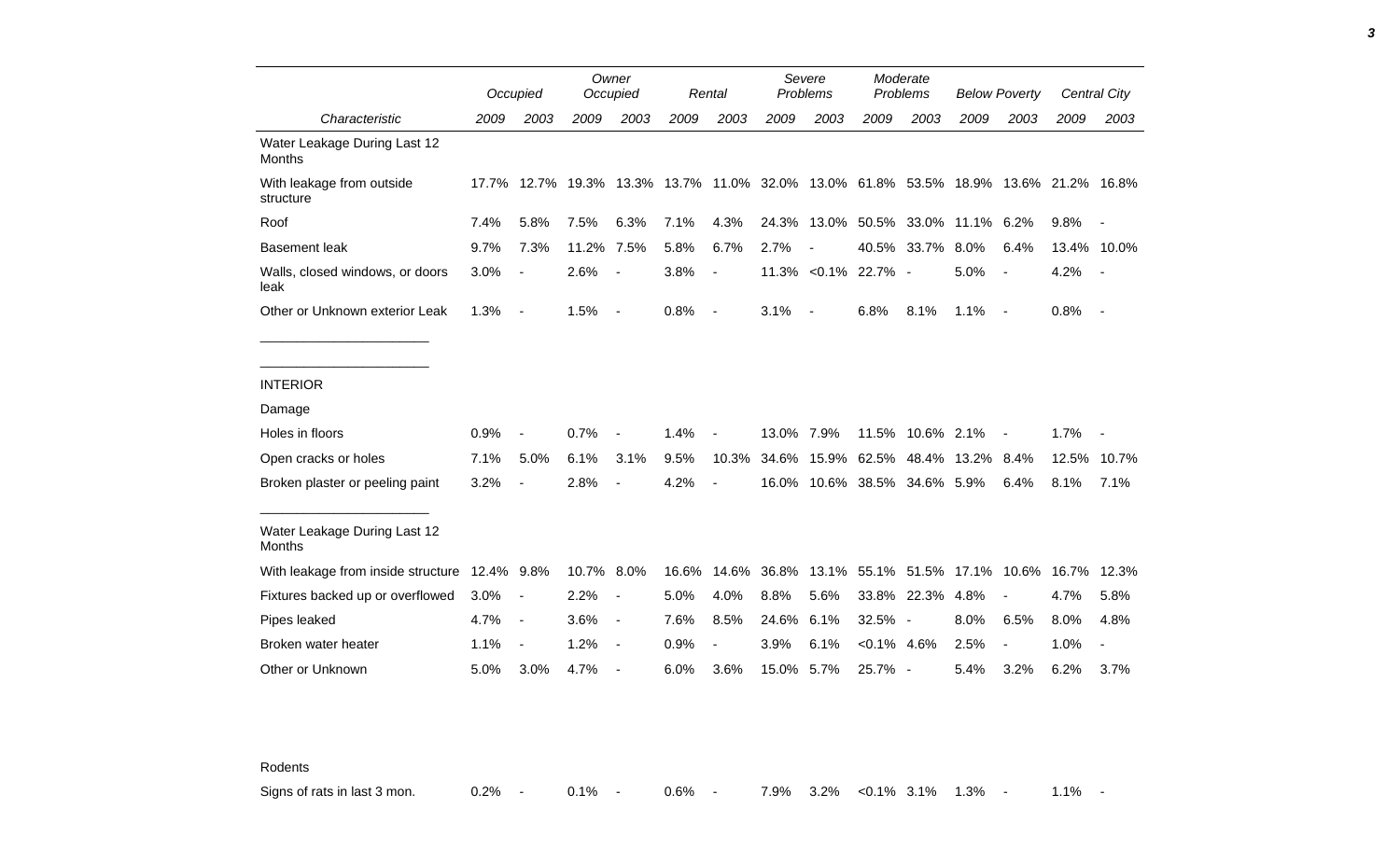|                                                           |             | Owner<br>Occupied<br>Occupied |                     |                          |             | Rental                   |             | Severe<br>Problems | Moderate<br>Problems |                          | <b>Below Poverty</b> |                          |             | Central City   |
|-----------------------------------------------------------|-------------|-------------------------------|---------------------|--------------------------|-------------|--------------------------|-------------|--------------------|----------------------|--------------------------|----------------------|--------------------------|-------------|----------------|
| Characteristic                                            | 2009        | 2003                          | 2009                | 2003                     | 2009        | 2003                     | 2009        | 2003               | 2009                 | 2003                     | 2009                 | 2003                     | 2009        | 2003           |
| Signs of mice in last 3 mon.                              | 5.2%        | 4.5%                          | 5.2%                | 4.4%                     | 5.3%        | 4.9%                     | 7.1%        | 7.7%               | 3.4%                 | 26.7%                    | 5.0%                 | 9.6%                     | 8.9%        |                |
| Signs of rodents, not sure which<br>kind in last 3 mon.   | 0.3%        | $\overline{\phantom{a}}$      | 0.1%                | $\overline{\phantom{a}}$ | 0.7%        | $\overline{\phantom{a}}$ | $< 0.1\%$   | $\sim$             | $< 0.1\%$ 7.0%       |                          | 1.2%                 | $\overline{\phantom{a}}$ | 1.0%        | $\sim$         |
| Electrical                                                |             |                               |                     |                          |             |                          |             |                    |                      |                          |                      |                          |             |                |
| No electrical wiring                                      | $< 0.1\%$ - |                               | $< 0.1\%$ -         |                          | $< 0.1\%$ - |                          | $< 0.1\%$ - |                    | $< 0.1\%$ -          |                          | $< 0.1\%$ -          |                          | $< 0.1\%$ - |                |
| Exposed wiring                                            | 0.4%        | $\overline{\phantom{a}}$      | 0.2%                | $\overline{a}$           | 1.0%        | $\blacksquare$           | 8.6%        | 2.7%               | 2.6%                 | $\overline{\phantom{a}}$ | 1.6%                 | $\sim$                   | 1.3%        |                |
| Rooms without electric outlets                            | 1.4%        | $\blacksquare$                | 1.1%                | $\overline{\phantom{a}}$ | 2.2%        | $\overline{\phantom{a}}$ | 8.6%        | 5.6%               | 7.3%                 | 2.3%                     | 3.2%                 | $\blacksquare$           | 3.7%        | $\blacksquare$ |
| Fuses/breakers blown in last 3<br>mon.                    |             |                               | 12.0% 12.8% 12.6% - |                          | 10.6%       | 12.7%                    | 29.9%       | 10.2%              | 27.7%                | 45.2%                    |                      | 11.3% 17.1%              |             | 11.2% 12.9%    |
| Sanitation                                                |             |                               |                     |                          |             |                          |             |                    |                      |                          |                      |                          |             |                |
| Lacking complete kitchen facilities                       | 0.6%        | $\blacksquare$                | 0.1%                |                          | 2.0%        | $\overline{a}$           | 6.1%        | 4.7%               |                      | 25.6% 34.2%              | 1.8%                 |                          | 1.2%        |                |
| Lacking some or all plumbing<br>facilities                | 0.9%        | $\overline{\phantom{a}}$      | 0.7%                | $\overline{\phantom{a}}$ | 1.4%        | $\blacksquare$           | 42.3%       | 62.4%              | $< 0.1\%$ -          |                          | 2.2%                 |                          | 2.0%        |                |
| Water not safe to drink                                   | 4.3%        | 5.5%                          | 3.9%                | $\overline{\phantom{a}}$ | 5.1%        | 7.6%                     | 6.5%        | 3.2%               | 8.1%                 | 14.0%                    | 6.9%                 | 6.0%                     | 4.8%        |                |
| Water stoppage in last 3 mon.                             | 4.0%        | 5.3%                          | 3.8%                | $\overline{\phantom{a}}$ | 4.6%        | 6.2%                     | 16.3%       | 2.2%               | 17.1%                | 5.0%                     | 6.1%                 | 3.1%                     | 3.1%        | 5.4%           |
| No flush toilets working some time 2.3%<br>in last 3 mon. |             | $\overline{\phantom{a}}$      | 1.4%                | $\overline{\phantom{a}}$ | 4.6%        | $\blacksquare$           | 6.4%        | 5.2%               |                      | 33.6% 19.1%              | 5.7%                 | 4.8%                     | 3.7%        |                |
| With sewage disposal<br>breakdowns in last 3 mon.         | 2.2%        | $\sim$                        | 2.0%                | $\overline{\phantom{a}}$ | 2.6%        | $\blacksquare$           | 6.1%        | 5.2%               | 13.7% 4.9%           |                          | 4.3%                 | 5.1%                     | 5.2%        | 3.6%           |
| Septic tank, cesspool, chemical<br>toilet                 | 11.2% 9.7%  |                               |                     | 14.6% 12.2%              | 2.6%        | $\blacksquare$           | 6.0%        | 6.7%               | 3.2%                 | $\overline{\phantom{a}}$ | 5.4%                 | 4.0%                     | 0.3%        | $\sim$         |
| With septic tank or cesspool<br>breakdowns in last 3 mon. | $< 0.1\%$ - |                               | 0.1%                |                          | $< 0.1\%$   | 0.2%                     | $< 0.1\%$   | 2.2%               | $< 0.1\%$ 2.3%       |                          | $< 0.1\%$ 0.5%       |                          | $< 0.1\%$ - |                |
|                                                           |             |                               |                     |                          |             |                          |             |                    |                      |                          |                      |                          |             |                |

## HEATING/FUEL

Main Heating Equipment

Warm-air furnace a a a 89.4% - 92.3% - 81.9% - 79.2% 87.5% 83.0% 72.9% 81.6% - 83.1% -

*4*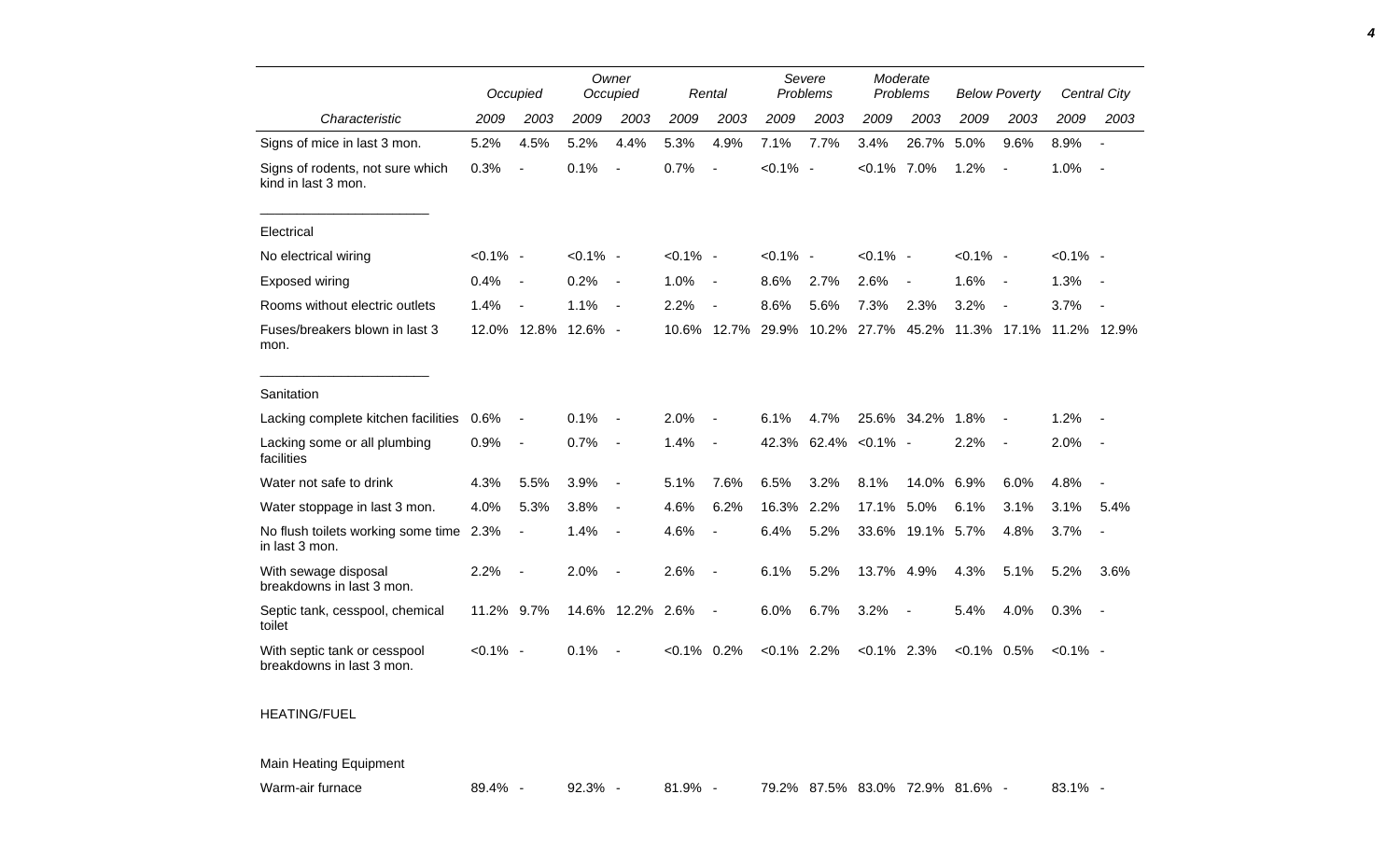|                                                         |             | Occupied                 |                     | Owner<br>Occupied        |             | Rental                   | Severe<br>Problems |                                                         | Moderate<br><b>Problems</b> |             | <b>Below Poverty</b> |                          |                         | Central City             |
|---------------------------------------------------------|-------------|--------------------------|---------------------|--------------------------|-------------|--------------------------|--------------------|---------------------------------------------------------|-----------------------------|-------------|----------------------|--------------------------|-------------------------|--------------------------|
| Characteristic                                          | 2009        | 2003                     | 2009                | 2003                     | 2009        | 2003                     | 2009               | 2003                                                    | 2009                        | 2003        | 2009                 | 2003                     | 2009                    | 2003                     |
| Steam or hot water system                               | 7.0%        | 7.6%                     | 5.3%                | 5.8%                     | 11.3%       | 12.7%                    | 15.9% 7.5%         |                                                         | 14.4%                       | 9.8%        | 13.3%                | 12.2%                    | 12.0% -                 |                          |
| Electric heat pump                                      | 0.6%        | $\overline{\phantom{a}}$ | 0.1%                | $\blacksquare$           | 2.0%        | $\blacksquare$           | $< 0.1\%$ -        |                                                         | $< 0.1\%$ 6.0%              |             | 0.8%                 | $\blacksquare$           | 1.1%                    | $\overline{\phantom{a}}$ |
| Built-in electric units                                 | 0.9%        | $\blacksquare$           | 0.6%                | $\blacksquare$           | 1.9%        | $\overline{\phantom{a}}$ | 2.4%               | $\blacksquare$                                          | $<0.1\%$ 2.3%               |             | 1.5%                 | $\blacksquare$           | 0.7%                    | $\overline{\phantom{a}}$ |
| Floor, wall, or other built-in hot air<br>without ducts | 1.2%        | $\blacksquare$           | 0.8%                | $\overline{\phantom{a}}$ | 2.1%        | $\blacksquare$           | $< 0.1\%$ 2.3%     |                                                         | $< 0.1\%$ 7.0%              |             | 1.0%                 | $\overline{\phantom{a}}$ | 2.4%                    | $\overline{\phantom{a}}$ |
| Room heaters with flue                                  | 0.2%        | $\blacksquare$           | 0.2%                | $\blacksquare$           | 0.3%        | $\sim$                   | $< 0.1\%$ -        |                                                         | $< 0.1\%$ -                 |             | 0.5%                 | $\blacksquare$           | $<0.1\%$ 0.3%           |                          |
| Room heaters without flue                               | 0.1%        | $\overline{\phantom{a}}$ | 0.1%                | $\overline{\phantom{a}}$ | $< 0.1\%$ - |                          | $< 0.1\%$ -        |                                                         | 2.6%                        | $\sim$      | 0.3%                 | $\overline{\phantom{a}}$ | 0.2%                    |                          |
| Portable electric heaters                               | 0.2%        | $\blacksquare$           | 0.3%                | $\overline{\phantom{a}}$ | $< 0.1\%$ - |                          | 2.5%               | $\sim$                                                  | $< 0.1\%$ -                 |             | 0.3%                 | $\overline{\phantom{a}}$ | 0.5%                    | $\overline{\phantom{a}}$ |
| <b>Stoves</b>                                           | 0.2%        | $\overline{\phantom{a}}$ | 0.2%                | $\overline{\phantom{a}}$ | $< 0.1\%$ - |                          | $< 0.1\%$ -        |                                                         | $< 0.1\%$ -                 |             | $<0.1\%$ 0.3%        |                          | $< 0.1\%$ 0.2%          |                          |
| Fireplace with inserts                                  | $< 0.1\%$ - |                          | $< 0.1\%$ -         |                          | $< 0.1\%$ - |                          | $< 0.1\%$ -        |                                                         | $< 0.1\%$ -                 |             | $< 0.1\%$ -          |                          | $< 0.1\%$ -             |                          |
| Other                                                   | 0.2%        | $\overline{\phantom{a}}$ | 0.1%                | $\overline{\phantom{a}}$ | 0.4%        | $\sim$                   | $< 0.1\%$ -        |                                                         | $< 0.1\%$ -                 |             | 0.7%                 | $\sim$                   | $< 0.1\%$ -             |                          |
| No heating equipment                                    | $< 0.1\%$ - |                          | $< 0.1\%$ -         |                          | $< 0.1\%$ - |                          | $< 0.1\%$ -        |                                                         | $< 0.1\%$ -                 |             | $< 0.1\%$ -          |                          | $< 0.1\%$ -             |                          |
| <b>Water Heating Fuel</b>                               |             |                          |                     |                          |             |                          |                    |                                                         |                             |             |                      |                          |                         |                          |
| Electricity                                             |             |                          | 15.6% 13.8% 11.5% - |                          | 26.0%       |                          |                    | 22.1% 15.5% 12.4% 15.2% 22.0% 18.6% -                   |                             |             |                      |                          |                         | 13.2% 11.6%              |
| Gas, LP/bottled gas                                     | 84.4% -     |                          | $88.5\%$ -          |                          |             | 74.0% 77.7% 84.5% -      |                    |                                                         |                             |             | 84.8% 78.0% 81.4% -  |                          | 86.8% -                 |                          |
| Fuel oil                                                | $< 0.1\%$ - |                          | $< 0.1\%$ -         |                          | $< 0.1\%$ - |                          | $< 0.1\%$ -        |                                                         | $< 0.1\%$ -                 |             | $< 0.1\%$ -          |                          | $< 0.1\%$ -             |                          |
| Clothes Dryer(,000)                                     | 1,306       | 1,414                    | 1,078               | 1,215                    | 227         | 199                      | 19                 | 27                                                      | 16                          | 28          | 174                  | 128                      | 252                     | 295                      |
| Have Clothes Dryer                                      | 84.6% -     |                          | 97.2% -             |                          | 52.3%       | 44.5%                    | 57.2%              | 66.0%                                                   | 55.3%                       | 59.9%       | 65.7%                | 60.3%                    | 74.3% -                 |                          |
| Electricity                                             |             | 37.9% 35.5%              | 35.3% -             |                          | 49.9%       |                          |                    | 45.8% 49.1% 34.2% 24.8% 47.5%                           |                             |             | 40.6% -              |                          |                         | 34.1% 29.2%              |
| Gas, LP gas (liquid propane)                            | 62.1% -     |                          | 64.7% -             |                          | 50.1%       |                          |                    | 54.2% 50.9% 65.8% 75.2% 52.5% 59.4% -                   |                             |             |                      |                          |                         | 65.9% 70.8%              |
| <b>Heating Problems</b>                                 |             |                          |                     |                          |             |                          |                    |                                                         |                             |             |                      |                          |                         |                          |
| Uncomfortably cold for 24 hours<br>or more last winter  |             |                          |                     |                          |             |                          |                    | 16.8% 13.4% 16.2% 12.3% 18.8% 17.6% 70.7% 32.9% 37.2% - |                             |             |                      |                          | 27.1% 15.6% 21.9% 17.4% |                          |
| Heating equipment breakdowns                            | 5.8%        | 4.2%                     | 4.9%                |                          | 8.0%        | 6.0%                     |                    | 55.4% 28.7%                                             | $20.8\%$ -                  |             | 11.9%                | 6.9%                     | 9.7%                    | 6.6%                     |
| Other causes                                            | 10.7% 8.5%  |                          | 11.3%               | 8.6%                     | 9.3%        | 8.1%                     | 23.0% 8.3%         |                                                         |                             | 11.6% 14.7% | 13.0% 6.4%           |                          | 12.5%                   | 8.9%                     |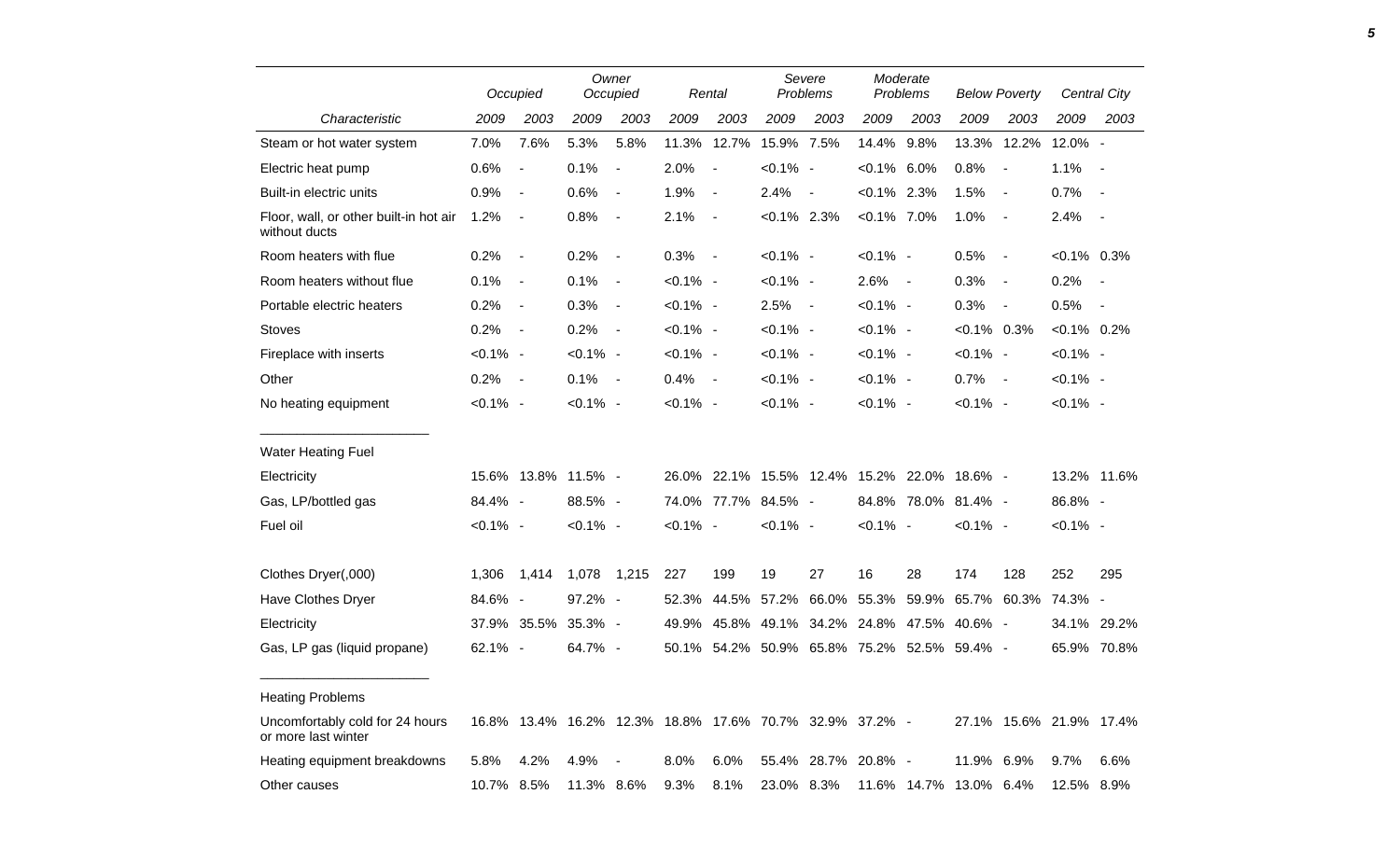|                                               |             | Occupied                     |             | Owner<br>Occupied        |                | Rental                   |                | Severe<br>Problems       |                          | Moderate<br>Problems     |             | <b>Below Poverty</b>     |             | Central City             |
|-----------------------------------------------|-------------|------------------------------|-------------|--------------------------|----------------|--------------------------|----------------|--------------------------|--------------------------|--------------------------|-------------|--------------------------|-------------|--------------------------|
| Characteristic                                | 2009        | 2003                         | 2009        | 2003                     | 2009           | 2003                     | 2009           | 2003                     | 2009                     | 2003                     | 2009        | 2003                     | 2009        | 2003                     |
| Utility interruption                          | 4.4%        | $\overline{\phantom{a}}$     | 5.5%        | $\overline{\phantom{a}}$ | 1.5%           | $\blacksquare$           | 2.4%           | 5.5%                     | $< 0.1\%$ 5.1%           |                          | 3.4%        | $\overline{\phantom{a}}$ | 2.9%        | $\overline{\phantom{a}}$ |
| Inadequate heating capacity                   | 1.4%        | $\blacksquare$               | 0.9%        | $\blacksquare$           | 2.6%           | $\blacksquare$           | 12.4%          | 3.1%                     | 3.0%                     | $\blacksquare$           | 3.0%        | $\blacksquare$           | 2.3%        | $\overline{\phantom{a}}$ |
| Inadequate insulation                         | 2.0%        | $\blacksquare$               | 1.5%        | $\blacksquare$           | 3.2%           | $\blacksquare$           | 9.0%           | $< 0.1\%$                | 3.0%                     | 5.9%                     | 1.1%        | $\blacksquare$           | 3.9%        | $\overline{\phantom{a}}$ |
| Cost of heating                               | 2.3%        | $\blacksquare$               | 2.6%        | $\blacksquare$           | 1.5%           | $\blacksquare$           | $< 0.1\%$ -    |                          | 9.1%                     | 2.9%                     | 4.0%        | $\sim$                   | 3.1%        | $\overline{\phantom{a}}$ |
| Other                                         | 2.5%        | $\blacksquare$               | 2.4%        | $\blacksquare$           | 2.7%           | $\blacksquare$           | 9.1%           |                          | $< 0.1\%$ $< 0.1\%$ 5.2% |                          | 4.1%        | $\sim$                   | 3.9%        | $\overline{\phantom{a}}$ |
| SELECTED PHYSICAL<br><b>PROBLEMS</b>          |             |                              |             |                          |                |                          |                |                          |                          |                          |             |                          |             |                          |
| Severe Physical Problems(,000)                | 33          | 41                           | 15          | 27                       | 18             | 15                       | 33             | 41                       |                          |                          | 18          | 8                        | 17          | 16                       |
| Severe physical problems                      | 2.1%        | $\overline{\phantom{a}}$     | 1.3%        | $\overline{\phantom{a}}$ | 4.2%           | $\blacksquare$           | 100%           | $\blacksquare$           |                          |                          | 6.7%        | 3.9%                     | 5.1%        | 3.9%                     |
| Plumbing                                      | 0.9%        | $\qquad \qquad \blacksquare$ | 0.7%        | $\blacksquare$           | 1.4%           | $\blacksquare$           |                | 42.3% 62.4%              |                          |                          | 2.2%        | $\overline{\phantom{a}}$ | 2.0%        | $\overline{\phantom{a}}$ |
| Heating                                       | 1.0%        | $\blacksquare$               | 0.5%        | $\blacksquare$           | 2.2%           | $\blacksquare$           |                | 47.8% 28.7%              | $\mathbf{r}$             | ÷.                       | 3.9%        | $\overline{\phantom{a}}$ | 2.4%        | $\overline{\phantom{a}}$ |
| Electric                                      | 0.1%        | $\blacksquare$               | 0.1%        | $\overline{\phantom{a}}$ | $< 0.1\%$ -    |                          | 2.5%           | $\overline{\phantom{a}}$ |                          |                          | 0.3%        | $\sim$                   | 0.2%        | $\overline{\phantom{a}}$ |
| Hallways                                      | $< 0.1\%$ - |                              | $< 0.1\%$ - |                          | $< 0.1\%$      | 0.2%                     | $< 0.1\%$ 2.5% |                          | $\sim$                   |                          | $< 0.1\%$ - |                          | $< 0.1\%$ - |                          |
| Upkeep                                        | 0.2%        | $\blacksquare$               | 0.1%        | $\blacksquare$           | 0.5%           | $\overline{\phantom{a}}$ | 9.9%           | 5.7%                     | ÷.                       |                          | 0.6%        | $\overline{\phantom{a}}$ | 0.7%        | $\blacksquare$           |
| Moderate Physical<br>Problems(,000)           | 30          | 46                           | 13          | 18                       | 17             | 28                       |                |                          | 30                       | 46                       | 14          | 16                       | 14          | 20                       |
| Moderate physical problems                    | 1.9%        | $\blacksquare$               | 1.1%        | $\blacksquare$           | 4.0%           | 6.4%                     |                |                          | 100%                     | $\overline{\phantom{a}}$ | 5.2%        | 7.6%                     | 4.0%        | $\blacksquare$           |
| Plumbing                                      | 0.3%        | $\blacksquare$               | 0.2%        | $\blacksquare$           | 0.6%           | $\overline{\phantom{a}}$ |                | $\epsilon$               |                          | 16.4% 12.3%              | 0.9%        | $\blacksquare$           | 0.2%        | $\overline{\phantom{a}}$ |
| Heating                                       | 0.1%        | $\blacksquare$               | 0.1%        | $\blacksquare$           | $< 0.1\%$ -    |                          |                |                          | 2.6%                     | $\blacksquare$           | 0.3%        | $\sim$                   | 0.2%        | $\overline{\phantom{a}}$ |
| Upkeep                                        | 0.5%        | $\blacksquare$               | 0.1%        | $\blacksquare$           | 1.5%           |                          |                |                          |                          | 25.6% 34.2%              | 1.4%        | $\sim$                   | 0.7%        | $\sim$                   |
| Hallways                                      | $< 0.1\%$ - |                              | $< 0.1\%$ - |                          | $< 0.1\%$ 0.5% |                          |                |                          | $< 0.1\%$ 4.9%           |                          | $< 0.1\%$ - |                          | $< 0.1\%$ - |                          |
| Kitchen                                       | 1.2%        | $\blacksquare$               | $0.8\%$     | $\sim$                   | 2.1%           | $\sim$                   |                |                          |                          | 60.5% 52.0% 2.9%         |             | $\sim$ $-$               | $3.0\%$ -   |                          |
| <b>OVERALL OPINION OF</b><br><b>STRUCTURE</b> |             |                              |             |                          |                |                          |                |                          |                          |                          |             |                          |             |                          |
| 1(worst)                                      | 0.5%        | $\blacksquare$               | 0.3%        |                          | 0.9%           |                          | 2.7%           | $\sim$ $-$               | 2.6%                     |                          | 1.2%        |                          | $1.0\%$ -   |                          |